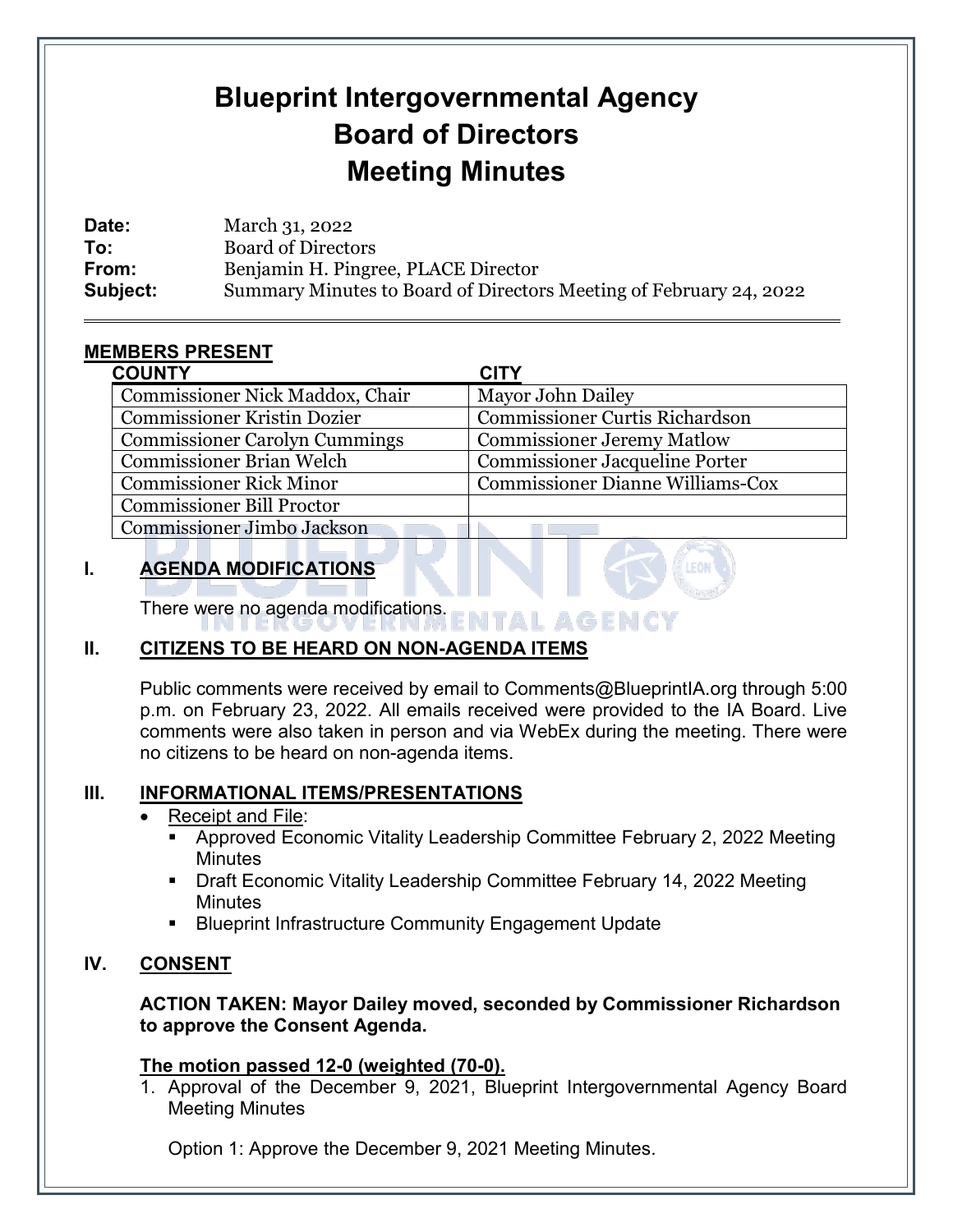2. Approval of the Tallahassee-Leon County Office of Economic Vitality Mid-Year Report

> **Option 1:** Approval of the Tallahassee-Leon County Office of Economic Vitality Mid-Year Report.

3. Approval of the Budget Amendment in Recognition of a Grant from the Knight Community Foundation of North Florida to Support Minority Women and Small Business Activities

> **Option 1:** Approval of the Budget Amendment in Recognition of a Grant from the Knight Community Foundation of North Florida to Support Minority Women and Small Business Activities.

#### **V. GENERAL BUSINESS**

4. Approval of the Tallahassee-Leon County Office of Economic Vitality Strategic Plan

Citizen Comments:

Ricardo Schneider, EVLC Chair, spoke in favor of accepting the updated Strategic Plan and acknowledged OEV's impact and accomplishments over the last five years. He also encouraged the Office of Economic Vitality to continue working with minority-owned and small businesses and focus on business recruitment, expansion, and retention in the Tallahassee-Leon County area.

Ramona Abernathy Paine spoke in favor of the updated Strategic Plan and opposed allocating \$20 million to Florida State University for improvements to the Doak Campbell Stadium from OEV funds. She stated that OEV funds were intended to promote economic growth by creating permanent jobs and that it would be more appropriate for the money to come from the Blueprint Infrastructure budget.

Max Epstein spoke about the current economic impacts of the Office of Economic Vitality and expressed concern that awarding \$20 million to FSU would negatively affect OEV's ability to continue promoting positive job growth in the Tallahassee area. He expressed concerns that the allocation of \$20 million to FSU would negatively impact OEV's ability to implement the updated Strategic Plan.

K. Lennorris Barber expressed concern that more projects under the Strategic Plan should be in neighborhoods with a large minority population to have a greater impact on poverty in the Tallahassee-Leon County area. He would like more efforts or programs to address poverty and wealth disparities.

Ben Pingree, PLACE Director, gave a brief introduction to the updated Office of Economic Vitality Strategic Plan presentation. Director Cristina Paredes opened the presentation by covering the original vision and mission statements. Director Paredes discussed the impacts of the OEV over the past five years under the original strategic plan and highlighted the annual economic impact of \$430 million into the Tallahassee-Leon County economy. OEV has had five (5) major recruitment, retention, or expansion projects, including Amazon and Danfoss. OEV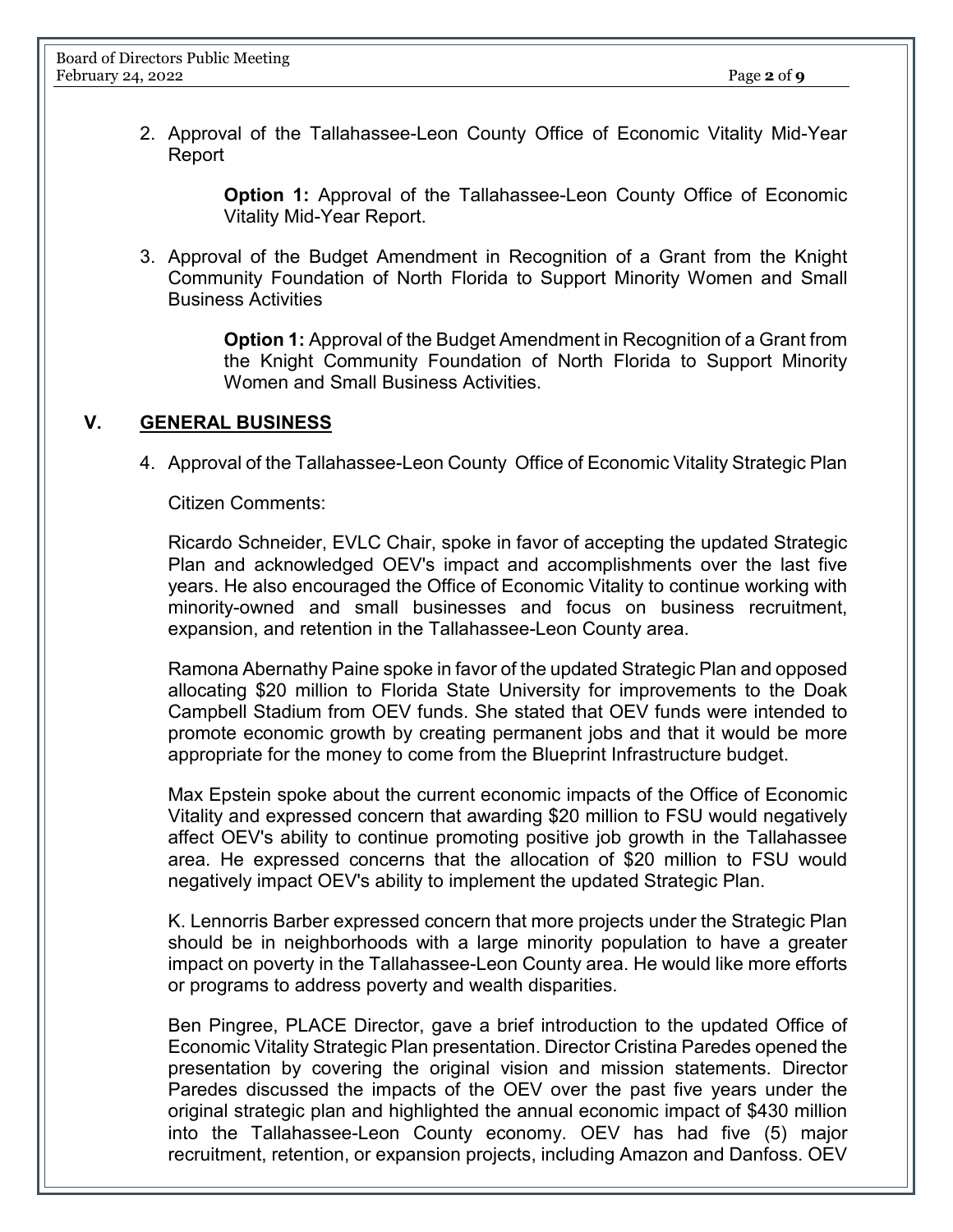has leveraged \$6.30 for every \$1 committed for a total return on investment of \$62 million on 11 projects with a growth of 7,854 jobs. Overall, OEV has implemented over 87% of the current Work Plan and anticipates incorporating additional key strategies into the updated Strategic Plan.

Gray Swoope, President and CEO of VisionFirst Advisors, presented on the history and development of the Strategic Plan and the goals of the economic development program for the Office of Economic Vitality. Mr. Swoope emphasized the importance of bringing new dollars and jobs into the Tallahassee-Leon county area. He discussed some of the core and enabling strategies in the updated Strategic Plan and discussed the importance of recruiting competitive projects to the Tallahassee-Leon County area. Mr. Swoope stated that an important economic driver is the creation of new jobs in the Tallahassee area, that the quality of jobs and the payroll increases are equally as important as the number of jobs brought into the area; and that an important element to business recruit was the customer experience.

Director Paredes concluded the presentation by explaining the next steps following IA Board direction related to the Strategic Plan. She highlighted that tax revenue over the past eight months was exceeding projections bringing in over \$452 million and that the 11 projects approved to date have had a positive annual economic impact of \$430 million. Director Paredes stated that staff would bring the budget before the IA Board's May meeting. Director Paredes concluded with staff recommendations of Options 1 and 2.

Commission Minor suggested that workforce development be elevated to a core strategy under the updated strategic plan and update the 2019 Competitive Report.

Commissioner Proctor requested that the top three projects for the strategic plan include Capital Circle from Crawfordville Highway to Highway 20, the Airport Gateway, and the Fairgrounds project. PLACE Director Ben Pingree responded that one of the segments on Capital Circle that Commissioner Proctor identified is the top-ranked Blueprint project; however it is being funded in conjunction with the Florida Department of Transportation. Proctor requested that older projects, such as the Capital Circle project, take priority over newer projects. Director Pingree explained that right of way acquisition on section one of the Capital Circle project from Orange Avenue to Springhill Road is nearing completion and that there is \$52 million in construction scheduled to begin in September.

Commissioner Welch expressed concern that if \$20 million were allocated to FSU's Doak Campbell Stadium that it would negatively impact OEV's ability to implement the Updated Strategic Plan.

Commissioner Cummings and Maddox requested staff provide guidance and information to minority business owners applying for OEV assistance. Director Paredes explained that the updated strategic plan included core strategies targeted to MWSBE. Commissioner Maddox requested OEV staff conduct a workshop to educate minority business owners on financing opportunities and other resources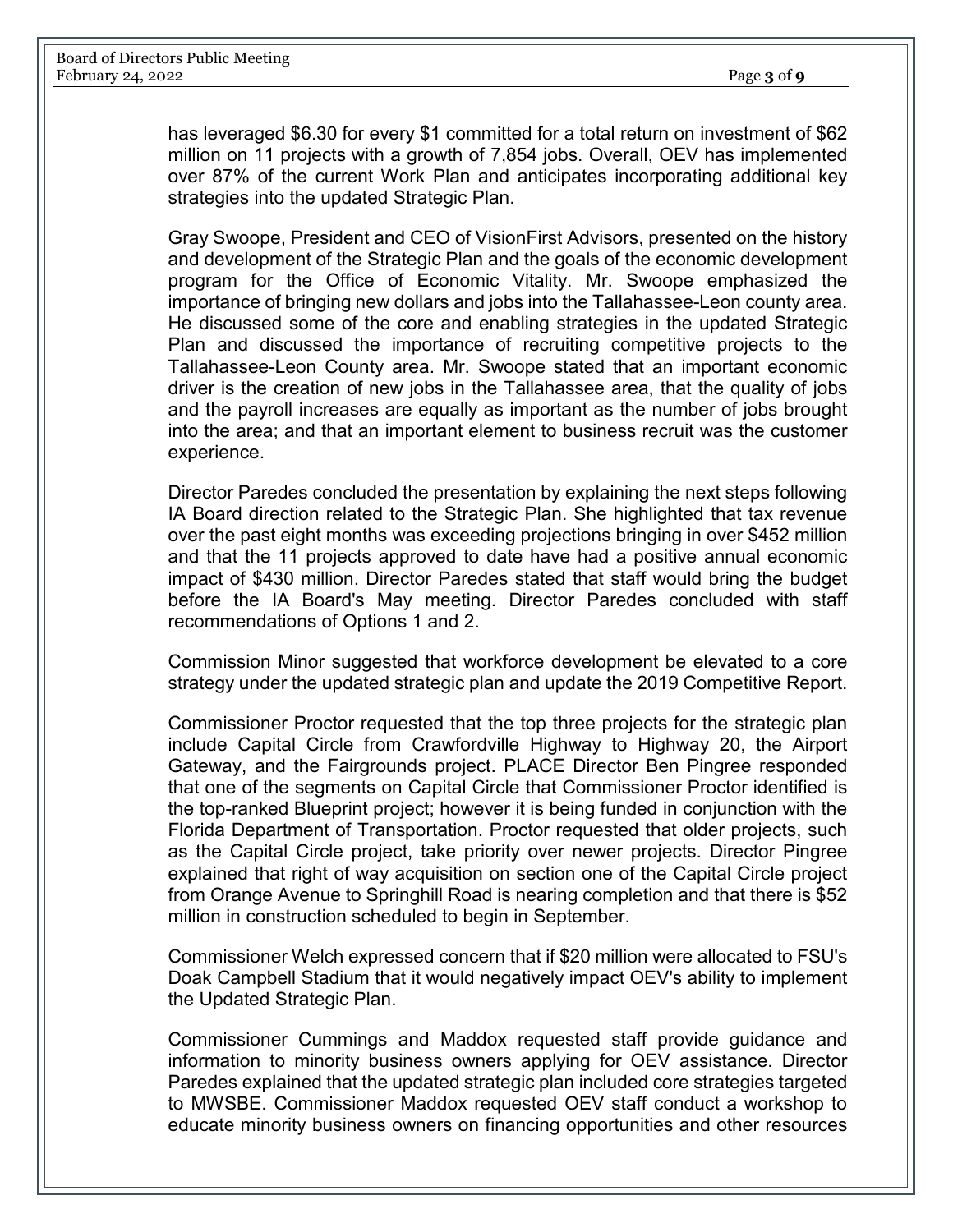by collaborating with the Chambers, local financing institutions, the City of Tallahassee, Leon County, and Blueprint.

Commissioner Dozier requested that OEV staff identify techniques for tracking the indirect benefits of the competitive and non-competitive project investments. She also asked Mr. Swoope whether OEV would be able to facilitate the creation of more jobs in the Tallahassee-Leon County economy if it retained revenue in the bank for future projects. Mr. Swoope explained that making the Tallahassee market more competitive would require implementing the identified projects from the strategic plan using the allocated tax revenue.

Commissioner Proctor requested that the strategic plan include a core value or strategy specifically addressing poverty.

**Commissioner Minor moved Options 1, and 2 and Commissioner Proctor seconded with the addition of elevating the tactic "Serve as an advocate for workforce alignment" to a core strategy; including strategies and values directed towards addressing poverty; and adding an update of the 2019 competitive report that would be aligned with the new strategic plan including such metrics as incentive funding and job market comparisons.** 

**Option 1: Accept the update to the Tallahassee-Leon County Office of Economic Vitality Economic Development Strategic Plan.**

**Option 2: Adopt the refined Vision and Mission Statement for the Tallahassee-Leon County Office of Economic Vitality.**

#### **The motion passed 12-0 (weighted: 70-0).**

5. Approval of Resolutions for the Planner Fiscal Year 2022 Bond Issue and the State Infrastructure Bank Loan

Citizen Comments:

Donna Cotterell spoke against the funding for Doak Stadium stating that funding could be better circulated throughout the Tallahassee community.

Bob Rackleff spoke against the funding for Doak Stadium stating that the funding would not benefit the surrounding 32304 zipcode.

Carlos Alvarez spoke against the funding for Doak Stadium stating that this was not intended use of Blueprint Sales Tax Funds.

Lonnie Mann spoke against the funding for Doak Stadium stating that FSU has a larger annual budget than the City government.

Willie Givens spoke against the funding stating that FSU has not demonstrated a need for government assistance where other individuals or entities would have to demonstrate a need for assistance when asking for government assistance.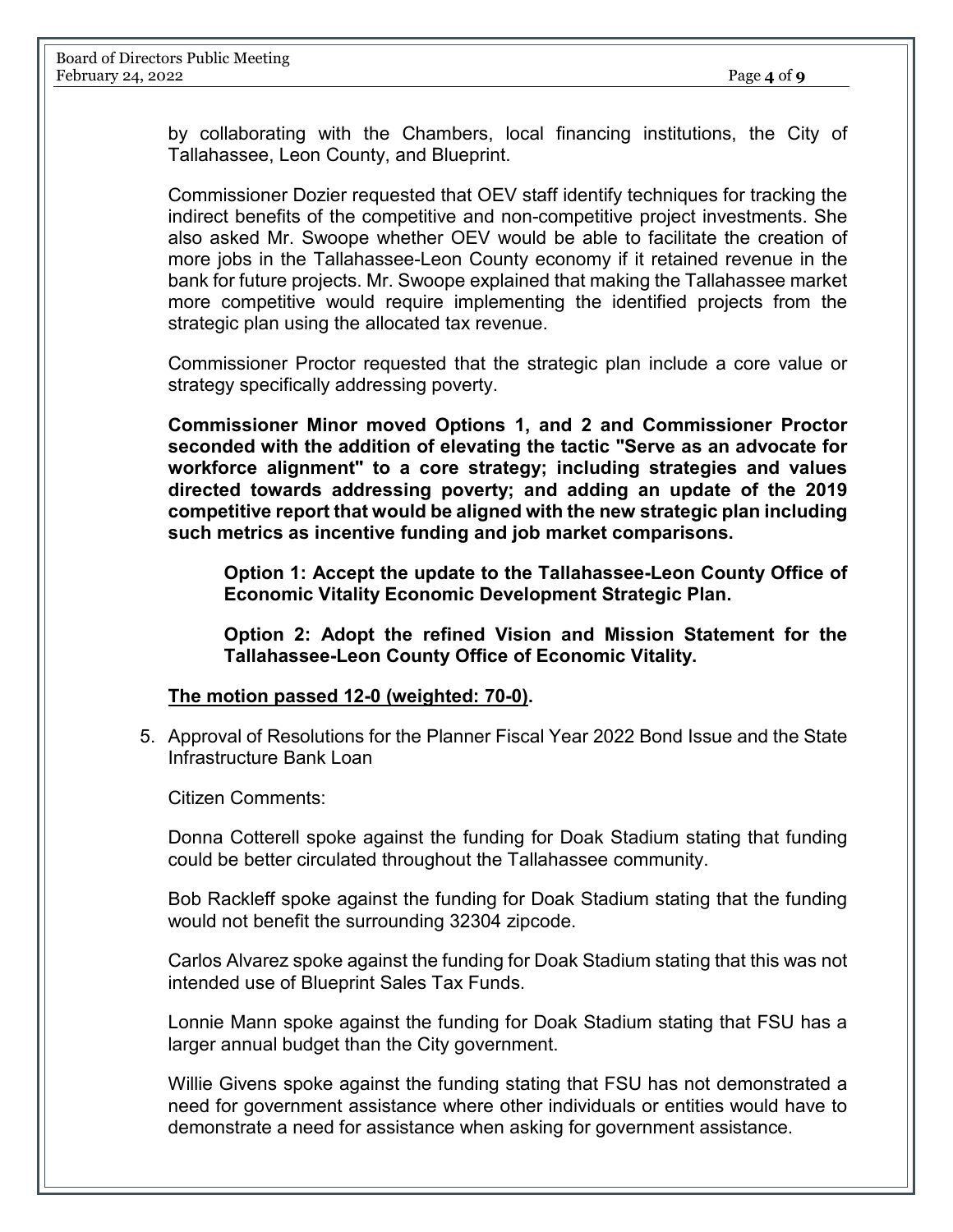Charles Dudley spoke in favor of the funding for Doak Stadium stating that FSU is a major partner to the Tallahassee area and that the Board consistently with its actions from September.

Hugh Tomlinson spoke in favor of the funding stating that the stadium will have a large positive impact on the Tallahassee economy.

Michael Alford spoke in favor of the funding because of the age and need of the stadium.

Alex Carson spoke against the funding based on social economic reasons and class discrimination.

Bill Davis spoke against the funding based on judicial temperament and intellectual honesty and asked commissioners to change their pervious vote to support funding for the stadium.

Mutaqee Akbar spoke against the funding for the stadium and argued that the people of Tallahassee oppose the funding for the stadium, that funding the stadium would not maximize OEV's impact, and the five year plan would be negatively impacted. He asked FSU to better serve the local community.

David Okeefe spoke against the funding for the FSU Stadium arguing that the funding would not go to economic development and reminded citizens to vote on August 23, 2022.

Kendra Light opposed funding for the stadium stating that the money could be redirected to affordable housing.

Max Epstein spoke against the funding for the stadium because the use of funding could be applied to micro-loans for small businesses or other smaller projects.

Gerri Seay spoke against the funding for the stadium because the people in the community surrounding the stadium will not see an economic benefit. She argued that the commissioners voting in favor of the stadium are ignoring the citizens' wishes.

Stanley Sims spoke against the funding for FSU and voter suppression.

Stephen Broadway spoke against the funding for FSU stating that it goes against the will of the people.

Jared Willis spoke in favor of funding the stadium. He argued that stadiums are good economic drivers and that the funds will be inducing outside dollars into the Tallahassee community.

Margaret Moore spoke against the funding for the stadium arguing that there isn't enough data on the quality of permanent jobs created by providing the FSU does not need the money and that citizens in the area could better benefit from other uses of the funds.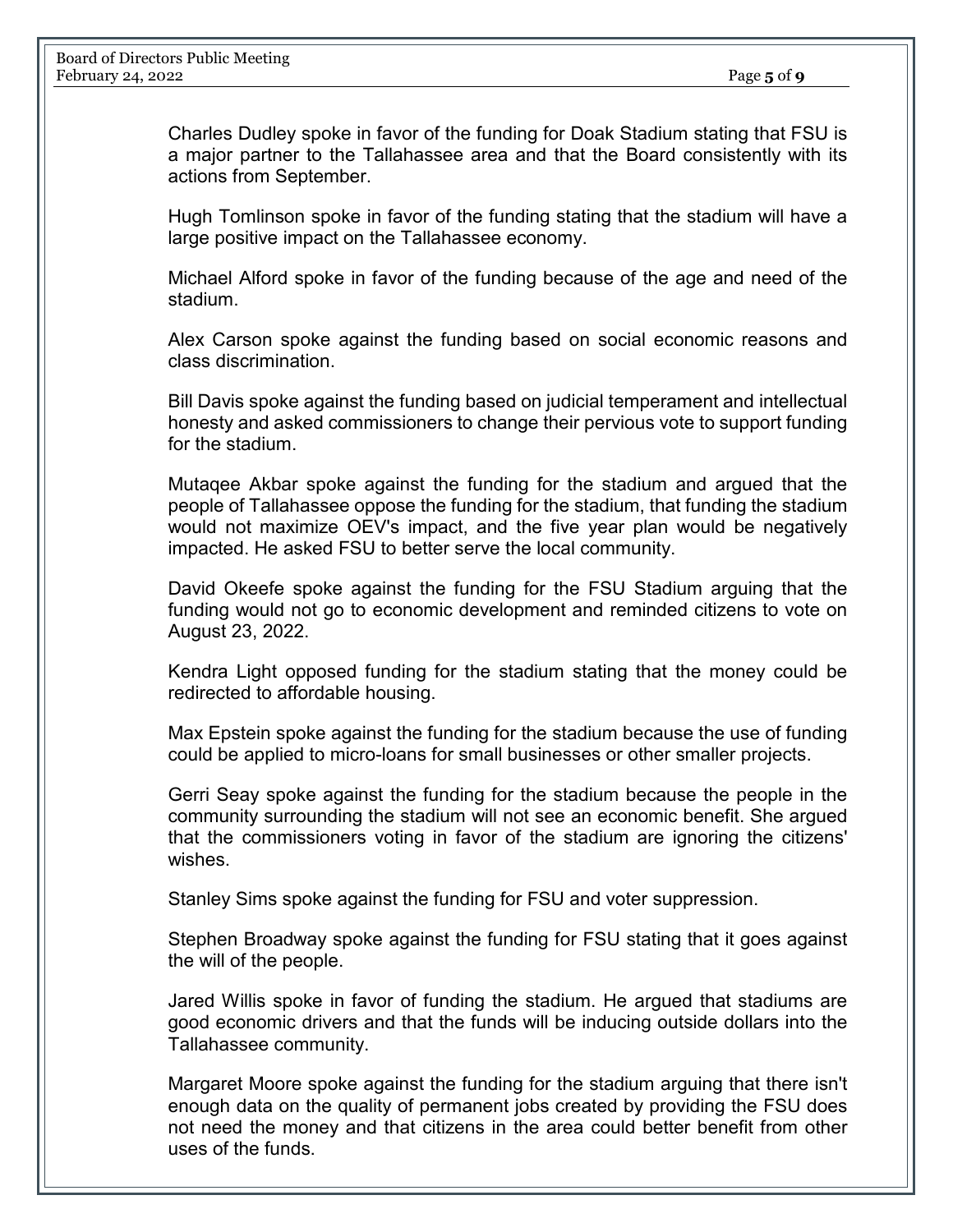Will Crowley spoke against the funding for the stadium stating that the funding that the money could be used to recruit businesses that will provide better jobs to the Tallahassee area.

Ruth Chase spoke against funding the stadium arguing that the money could be better used if directed towards recruiting manufacturing jobs or jobs related to the research coming from the FSU.

Brian Lupiani spoke against the funding for FSU arguing that the jobs that will be created by the stadium improvements will not have a meaningful impact on the local economic development.

Michael Rosenthal spoke against the funding for the stadium stating that the majority of people in the Tallahassee community oppose giving the money to FSU.

Joey Lamar spoke against the funding arguing that it is not a good investment of local funding.

Whitfield Leland spoke against the funding arguing that the majority of citizens oppose the measure and that the economic return from funding the FAMU stadium improvements will be better felt in the community directly surrounding that stadium than will be felt by the community surrounding the FSU Stadium.

Kenneth Webster requested that the IA Board ensure that maximum minority enterprises are used during the FSU improvement project.

Dorothy Johnson spoke in favor of Commissioner Dozier's motion to rescind the action taken on September 27, 2021, and against the funding for FSU stadium. In addition, she spoke about the need to against poverty and crime in the Tallahassee community.

Josh Johnson spoke against the funding for stadium arguing that it is irresponsible.

John St. Claire spoke in favor of funding for the stadium.

Catherine Roth spoke against the funding for FSU arguing that it is immoral.

Randie Denker spoke against the funding for FSU stating that it has the fundraising capacity to fund its own repairs.

Joshua Johnson spoke against the funding for FSU stating that responsibly of complying with ADA regulations is the responsibility of FSU not OEV.

Austin Hansek spoke against funding the stadium stating that FSU could raise the money on its own without the contribution of taxpayer dollars and that Blueprint funds could better serve other projects.

Jeannie Dixon spoke against the funding for the stadium and asked the IA Board to reconsider their position on funding the project.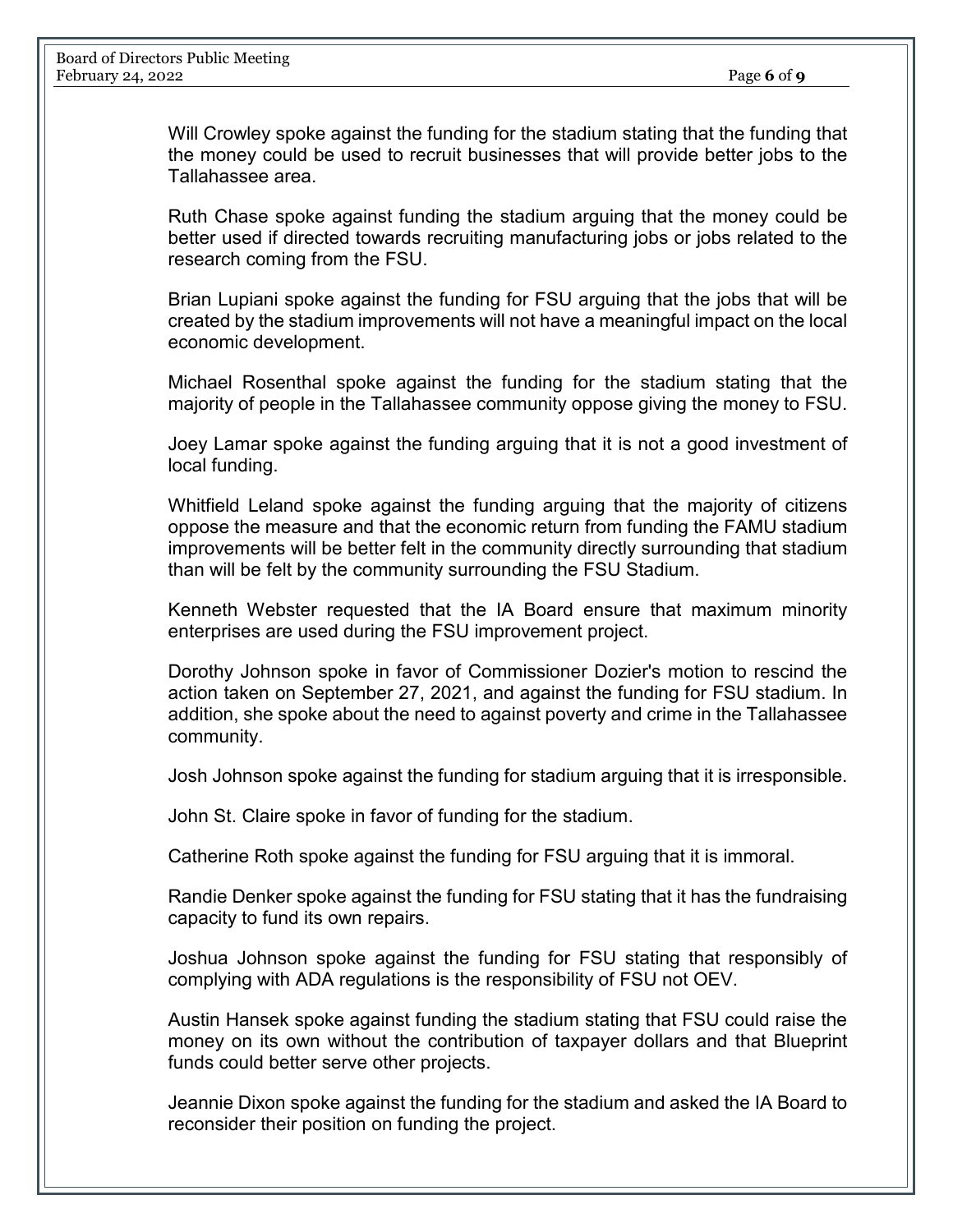Serenity Williams spoke against funding for the FSU stadium stating that the funds could better used for other projects.

Marissa Langston, Chief of Staff for Richard McCullough, introduced a video for the FSU President. President McCullough thanked the IA Board for their support of FSU in the video.

Commissioner Dozier spoke against funding for the FSU stadium covering the reports from OEV and the impacts on the updated Strategic Plan.

**Commissioner Dozier moved to "rescind the Blueprint IA Board action of September 27, 2021, to "[a]ccept the Report on the Funding and Economic Analysis for Florida State University's Doak Campbell Stadium Infrastructure Repairs and Maintenance. Direct the Agency to proceed with obtaining bond or bank financing and disbursing of funds of up to \$20 million. Authorize the Director of PLACE to execute the necessary agreements with FSU to effectuate project commencement from the economic development portion of the sales tax proceeds from the Blueprint Sales Tax to meet the bonding deadline requirements for disbursement and expenditure by December 9, 2021." Commissioner Porter seconded the motion.**

**Commissioner Jackson moved a substitute motion to approve Options 1 and 2 and seconded by Mayor Dailey.** 

**Option 1: Approve Resolution 2022-01 authorizing the issuance by the Agency of up to \$90,300,000 in aggregate principal amount of sales tax revenue bonds, Series 2022 to construct certain capital improvements and pay the costs of issuance.**

#### **Option 2: Approve Resolution 2022-02 authorizing a loan from the State of Florida Department of Transportation in the amount of \$25,500,000 to fund certain capital improvement projects.**

Commissioner Jackson stated that he supported providing the funding to FSU as an opportunity to get an improvement project in County District #2 and the west side of Tallahassee. In making the substitute motion, it is his intent to move forward with the other eight projects included in the funding bond issuance.

Commissioner Dozier asked for clarification from Blueprint staff as to whether removing the stadium from the list of projects would impact the ability to fund the remaining projects. Director Pingree and Director Paredes explained that the funding for the remaining projects would be unaffected.

Commissioner Porter expressed concerns about how the project was brought before the IA Board and expressed disappointment the funding for the FSU stadium was not going to be handled separately from the remaining eight projects in the bond issuance.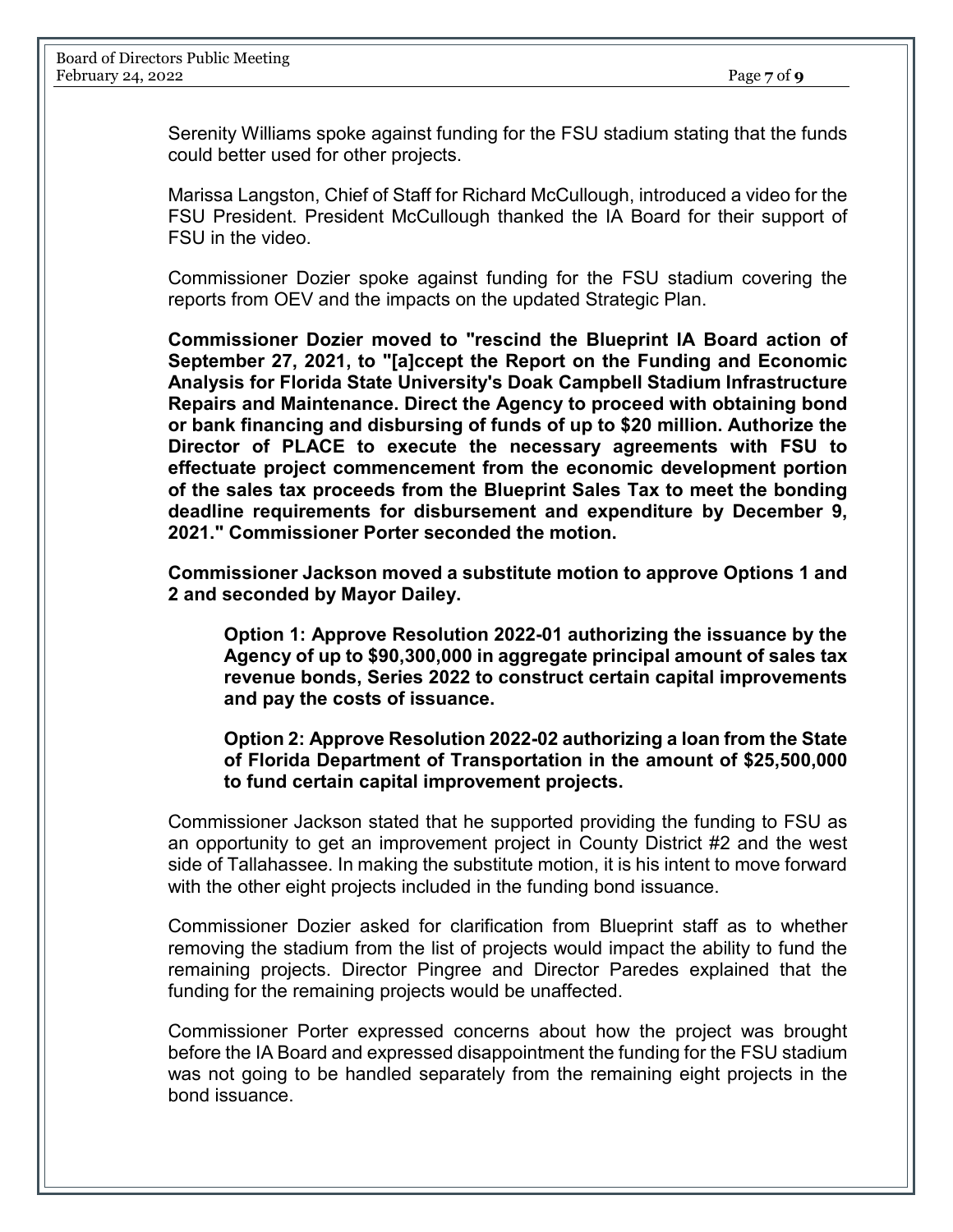Commissioner Matlow expressed concern about why the FSU Stadium project was being lumped with the remaining projects when the citizens expressed a desire to handle the stadium funding separately.

Commissioner Welch spoke against funding the FSU stadium based on the staff analysis. He also expressed concern that if the money was allocated to the FSU stadium project OEV would not have funding available for other economic development projects or to implement the updated Strategic Plan for the next five to seven years.

Commissioner Williams-Cox stated that she intends to support the motion because after speaking with representatives of FSU she has been assured that FSU will commit to providing community benefits, such as economic growth to the Tallahassee area. Commissioner Williams-Cox read a letter from the University to the IA Board and audience. She also stated that the nine projects included in the bond funding are important for the Tallahassee community.

Commissioner Minor clarified that removing one of the projects from the bond issuance would not negatively impact Blueprint's credit rating or funding for the remaining projects.

Commissioner Richardson stated that he intended to support the motion to remain consistent with the previous actions of the IA Board and to move forward with all of the projects.

Commissioner Minor spoke against the funding for the stadium, stating that he believes the funding could be used to serve the citizens of Tallahassee better. He stated that he supports the other eight projects included in the bond funding but that he did not support allocating \$20 million to FSU for stadium improvements.

**Substitute Motion Passed 7-5 (weighted: 41-29) with Commissioners Matlow, Porter, Dozier, Minor, and Welch in dissent.** 

#### **VI. CITIZENS TO BE HEARD**

Robert Blackledge, Executive Director of Domi, spoke about the impacts and growth of DOMI since its creation in 2014 and asked whether Domi's request for \$100,000 for renovations as a non-competitive project application could be considered by OEV and presented before the IA Board at the OEV related IA meeting on May 19, 2022..

**Commissioner Dozier moved to review the DOMI non-competitive project request and bring back an Agenda Item at the next joint IA Board Meeting scheduled for May 19, 2022. Commissioner Williams-Cox seconded the motion.** 

**Passed 12-0 (weighted: 70-0)**

#### **VII. DIRECTOR DISCUSSION**

Commissioner Porter expressed concern about the IA Board not having hiring and termination authority over the IA Director.